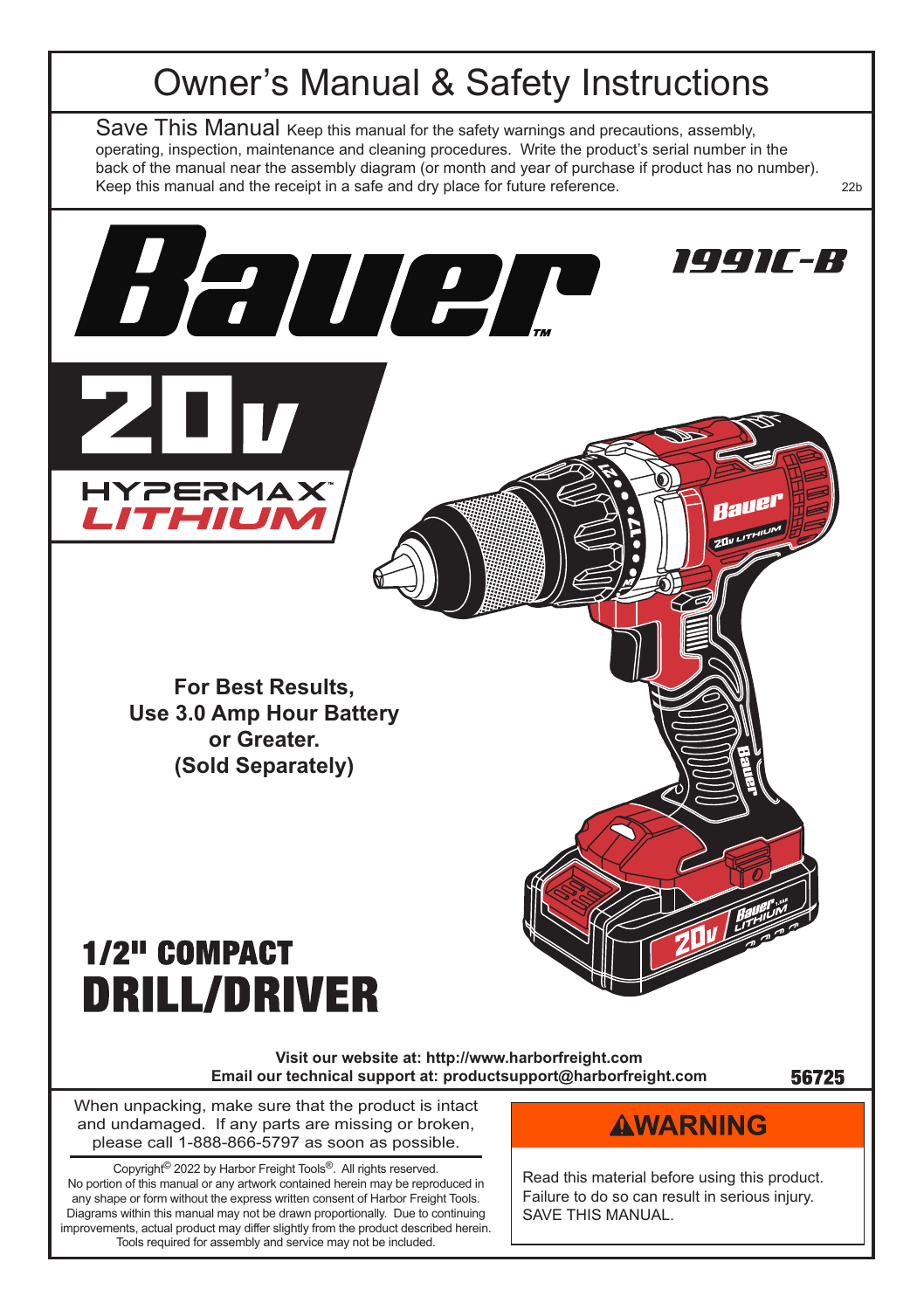# **Table of Contents**



| <b>WARNING SYMBOLS AND DEFINITIONS</b> |                                                                                                                                                                                          |  |  |  |
|----------------------------------------|------------------------------------------------------------------------------------------------------------------------------------------------------------------------------------------|--|--|--|
|                                        | This is the safety alert symbol. It is used to alert you to potential<br>personal injury hazards. Obey all safety messages that<br>follow this symbol to avoid possible injury or death. |  |  |  |
| <b>ADANGER</b>                         | Indicates a hazardous situation which, if not avoided,<br>will result in death or serious injury.                                                                                        |  |  |  |
| <b>AWARNING</b>                        | Indicates a hazardous situation which, if not avoided,<br>could result in death or serious injury.                                                                                       |  |  |  |
| <b>ACAUTION</b>                        | Indicates a hazardous situation which, if not avoided,<br>could result in minor or moderate injury.                                                                                      |  |  |  |
| <b>NOTICE</b>                          | Addresses practices not related to personal injury.                                                                                                                                      |  |  |  |
| <b>CAUTION</b>                         |                                                                                                                                                                                          |  |  |  |

# **IMPORTANT SAFETY INFORMATION**

# **General Power Tool Safety Warnings**

## **AWARNING**

**Read all safety warnings, instructions, illustrations and specifications provided with this power tool.**  *Failure to follow all instructions listed below may result in electric shock, fire and/or serious injury.*

#### **Save all warnings and instructions for future reference.**

*The term "power tool" in the warnings refers to your mains-operated (corded) power tool or battery-operated (cordless) power tool.*

#### 1. **Work area safety**

- a. **Keep work area clean and well lit.**  *Cluttered or dark areas invite accidents.*
- b. **Do not operate power tools in explosive atmospheres, such as in the presence of flammable liquids, gases or dust.** *Power tools create sparks which may ignite the dust or fumes.*
- c. **Keep children and bystanders away while operating a power tool.** *Distractions can cause you to lose control.*
- 2. **Electrical safety**
	- a. **Power tool plugs must match the outlet. Never modify the plug in any way. Do not use any adapter plugs with earthed (grounded) power tools.** *Unmodified plugs and matching outlets will reduce risk of electric shock.*
	- b. **Avoid body contact with earthed or grounded surfaces, such as pipes, radiators, ranges and refrigerators.**  *There is an increased risk of electric shock if your body is earthed or grounded.*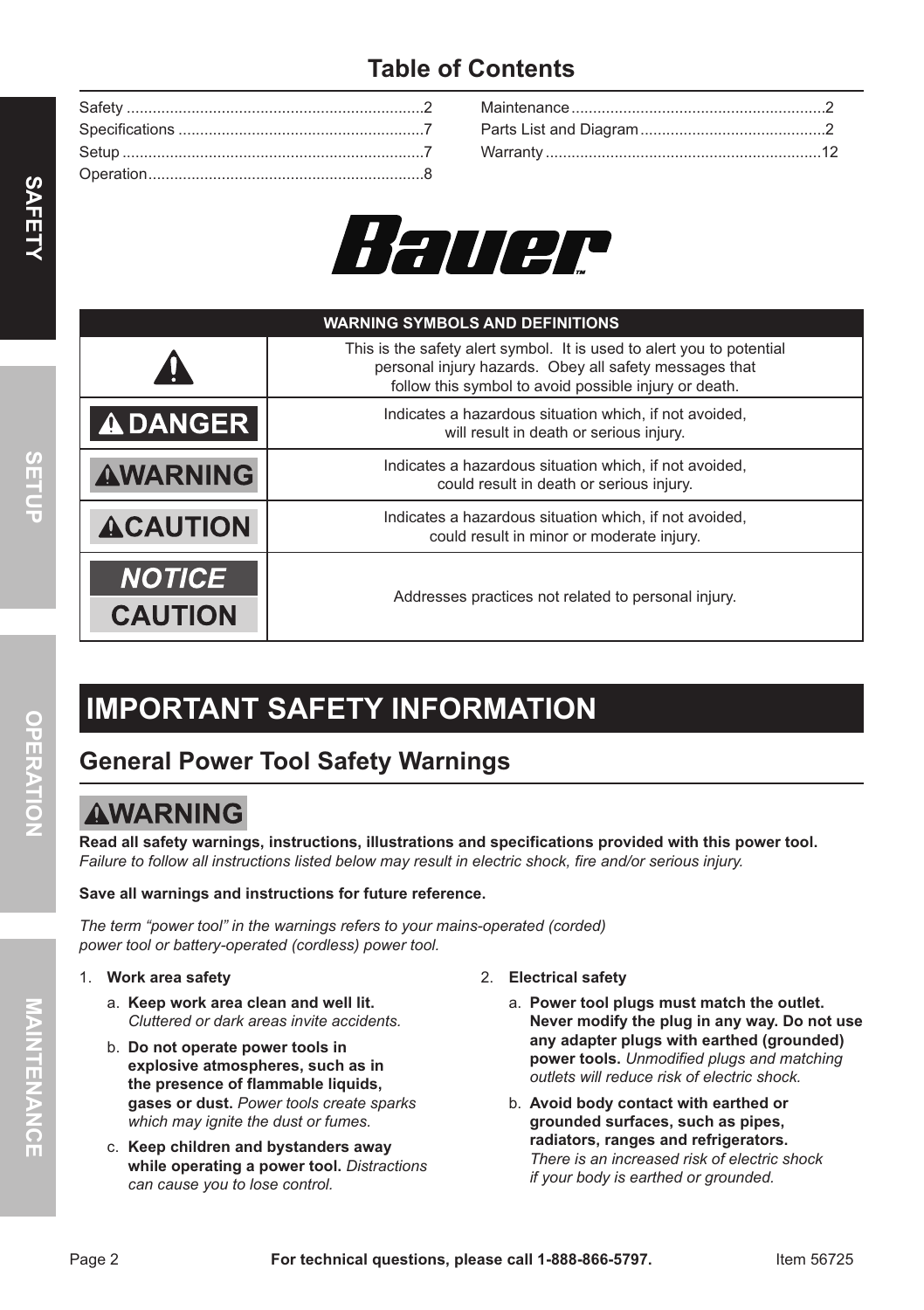**M AINT E N ANC E**

- c. **Do not expose power tools to rain or wet conditions.** *Water entering a power tool will increase the risk of electric shock.*
- d. **Do not abuse the cord. Never use the cord for carrying, pulling or unplugging the power tool. Keep cord away from heat, oil, sharp edges or moving parts.** *Damaged or entangled cords increase the risk of electric shock.*
- e. **When operating a power tool outdoors, use an extension cord suitable for outdoor use.** *Use of a cord suitable for outdoor use reduces the risk of electric shock.*
- f. **If operating a power tool in a damp location is unavoidable, use a ground fault circuit interrupter (GFCI) protected supply.** *Use of a GFCI reduces the risk of electric shock.*
- 3. **Personal safety**
	- a. **Stay alert, watch what you are doing and use common sense when operating a power tool. Do not use a power tool while you are tired or under the influence of drugs, alcohol or medication.** *A moment of inattention while operating power tools may result in serious personal injury.*
	- b. **Use personal protective equipment. Always wear eye protection.** *Protective equipment such as dust mask, non-skid safety shoes, hard hat, or hearing protection used for appropriate conditions will reduce personal injuries.*
	- c. **Prevent unintentional starting. Ensure the switch is in the off-position before connecting to power source and/or battery pack, picking up or carrying the tool.** *Carrying power tools with your finger on the switch or energizing power tools that have the switch on invites accidents.*
	- d. **Remove any adjusting key or wrench before turning the power tool on.** *A wrench or a key left attached to a rotating part of the power tool may result in personal injury.*
	- e. **Do not overreach. Keep proper footing and balance at all times.** *This enables better control of the power tool in unexpected situations.*
	- f. **Dress properly. Do not wear loose clothing or jewelry. Keep your hair, clothing and gloves away from moving parts.**  *Loose clothes, jewelry or long hair can be caught in moving parts.*
	- g. **If devices are provided for the connection of dust extraction and collection facilities, ensure these are connected and properly used.** *Use of dust collection can reduce dust-related hazards.*
- h. **Do not let familiarity gained from frequent use of tools allow you to become complacent and ignore tool safety principles.** *A careless action can cause severe injury within a fraction of a second.*
- i. Only use safety equipment that has been approved by an appropriate standards agency. Unapproved safety equipment may not provide adequate protection. Eye protection must be ANSI-approved and breathing protection must be NIOSH-approved for the specific hazards in the work area.
- j. Do not lay the tool down until it has come to a complete stop. Moving parts can grab the surface and pull the tool out of your control.
- k. When using a handheld power tool, maintain a firm grip on the tool with both hands to resist starting torque.
- l. Do not leave the tool unattended when the Battery Pack is connected. Turn off the tool, and remove the Battery Pack before leaving.
- m. This product is not a toy. Keep it out of reach of children.
- n. People with pacemakers should consult their physician(s) before use. Electromagnetic fields in close proximity to heart pacemaker could cause pacemaker interference or pacemaker failure.
- o. The warnings, precautions, and instructions discussed in this instruction manual cannot cover all possible conditions and situations that may occur. It must be understood by the operator that common sense and caution are factors which cannot be built into this product, but must be supplied by the operator.
- 4. **Power tool use and care**
	- a. **Do not force the power tool. Use the correct power tool for your application.** *The correct power tool will do the job better and safer at the rate for which it was designed.*
	- b. **Do not use the power tool if the switch does not turn it on and off.** *Any power tool that cannot be controlled with the switch is dangerous and must be repaired.*
	- c. **Disconnect the plug from the power source and/or remove the battery pack, if detachable, from the power tool before making any adjustments, changing accessories, or storing power tools.**  *Such preventive safety measures reduce the risk of starting the power tool accidentally.*
	- d. **Store idle power tools out of the reach of children and do not allow persons unfamiliar with the power tool or these instructions to operate the power tool.** *Power tools are dangerous in the hands of untrained users.*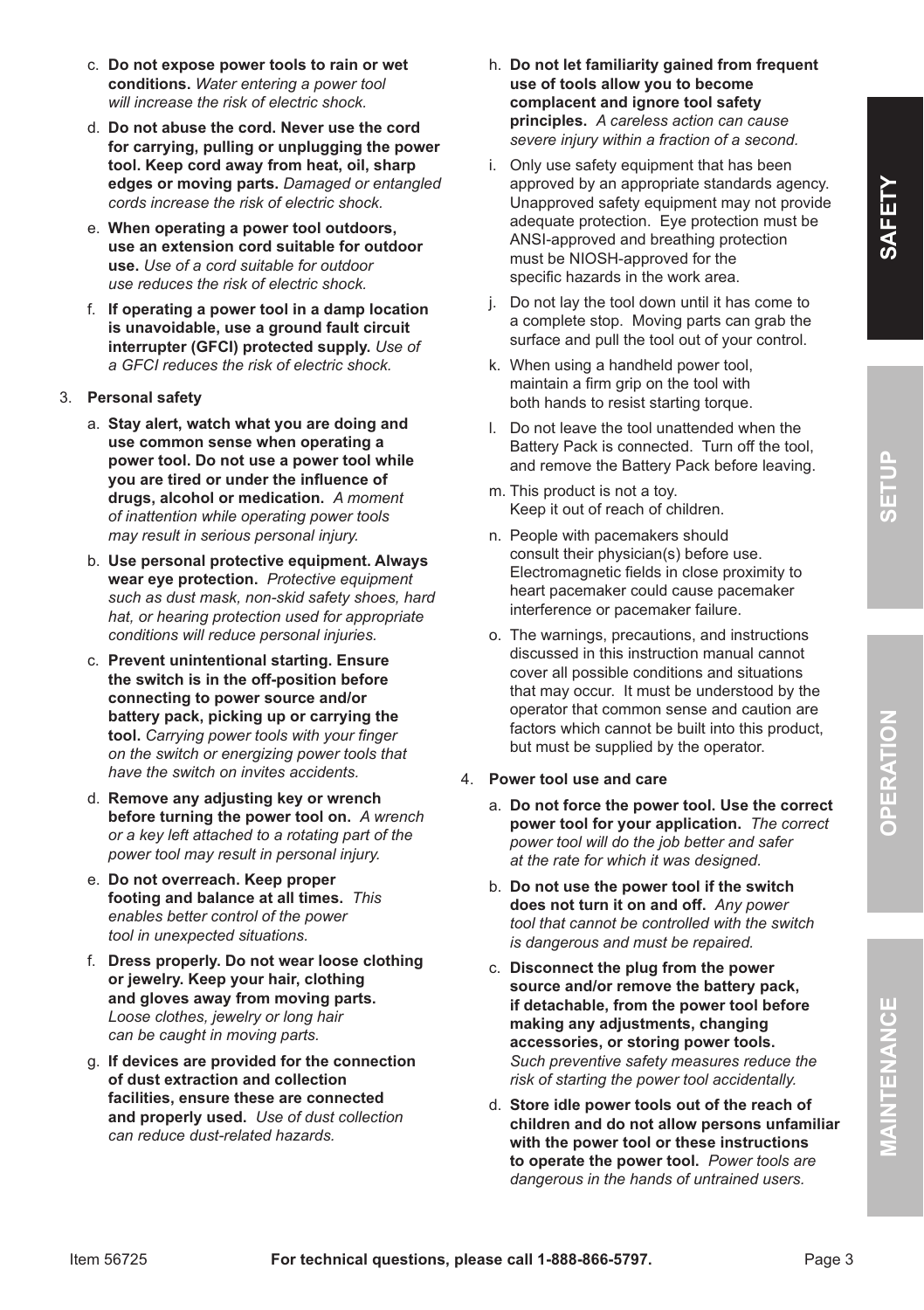- e. **Maintain power tools and accessories. Check for misalignment or binding of moving parts, breakage of parts and any other condition that may affect the power tool's operation. If damaged, have the power tool repaired before use.** *Many accidents are caused by poorly maintained power tools.*
- f. **Keep cutting tools sharp and clean.** *Properly maintained cutting tools with sharp cutting edges are less likely to bind and are easier to control.*
- g. **Use the power tool, accessories and tool bits etc. in accordance with these instructions, taking into account the working conditions and the work to be performed.** *Use of the power tool for operations different from those intended could result in a hazardous situation.*
- h. **Keep handles and grasping surfaces dry, clean and free from oil and grease.**  *Slippery handles and grasping surfaces do not allow for safe handling and control of the tool in unexpected situations.*

#### 5. **Service**

- a. **Have your power tool serviced by a qualified repair person using only identical replacement parts.** *This will ensure that the safety of the power tool is maintained.*
- b. **Never service damaged BATTERY packs.** *Service of BATTERY packs should only be performed by the manufacturer or authorized service providers.*

#### 6. **Battery tool use and care**

- a. **Prevent unintentional starting.** *Ensure the switch is in the off-position before connecting to battery pack, picking up or carrying the power tool. Carrying the power tool with your finger on the switch or energizing power tool that have the switch on invites accidents.*
- b. **Disconnect the battery pack from the power tool before making any adjustments, changing accessories, or storing power tool.** *Such preventive safety measures reduce the risk of starting the power tool accidentally.*
- c. **Recharge only with the charger specified by the manufacturer.** *A charger that is suitable for one type of battery pack may create a risk of fire when used with another battery pack.*
- d. **Use power tools only with specifically designated battery packs.** *Use of any other battery packs may create a risk of injury and fire.*
- e. **When battery pack is not in use, keep it away from other metal objects, like paper clips, coins, keys, nails, screws or other small metal objects, that can make a connection from one terminal to another.** *Shorting the battery terminals together may cause burns or a fire.*
- f. **Under abusive conditions, liquid may be ejected from the battery; avoid contact.**  *If contact accidentally occurs, flush with water. If liquid contacts eyes, additionally seek medical help. Liquid ejected from the battery may cause irritation or burns.*
- g. **Do not use a battery pack or power tool that is damaged or modified.** *Damaged or modified batteries may exhibit unpredictable behavior resulting in fire, explosion or risk of injury.*
- h. **Do not expose a battery pack or power tool to fire or excessive temperature.**  *Exposure to fire or temperature above 265°F may cause explosion.*
- i. **Follow all charging instructions and do not charge the battery pack or power tool outside of the temperature range specified in the instructions.** *Charging improperly or at temperatures outside of the specified range may damage the battery and increase the risk of fire.*
- j. **Have servicing performed by a qualified repair person using only identical replacement parts.** *This will ensure that the safety of the product is maintained.*
- k. **Do not modify or attempt to repair the power tool or the battery pack except as indicated in the instructions for use and care.**

l. The battery Charger gets hot during use. The Charger's heat can build up to unsafe levels and create a fire hazard if it does not receive adequate ventilation, due to an electrical fault, or if it is used in a hot environment. Do not place the Charger on a flammable surface. Do not obstruct any vents on the Charger. **Especially avoid placing the Charger on carpets and rugs; they are not only flammable, but they also obstruct vents under the Charger.** Place the Charger on a stable, solid, nonflammable surface (such as a stable metal workbench or concrete floor) at least 1 foot away from all flammable objects, such as drapes or walls. Keep a fire extinguisher and a smoke detector in the area. Frequently monitor the Charger and Battery Pack while charging.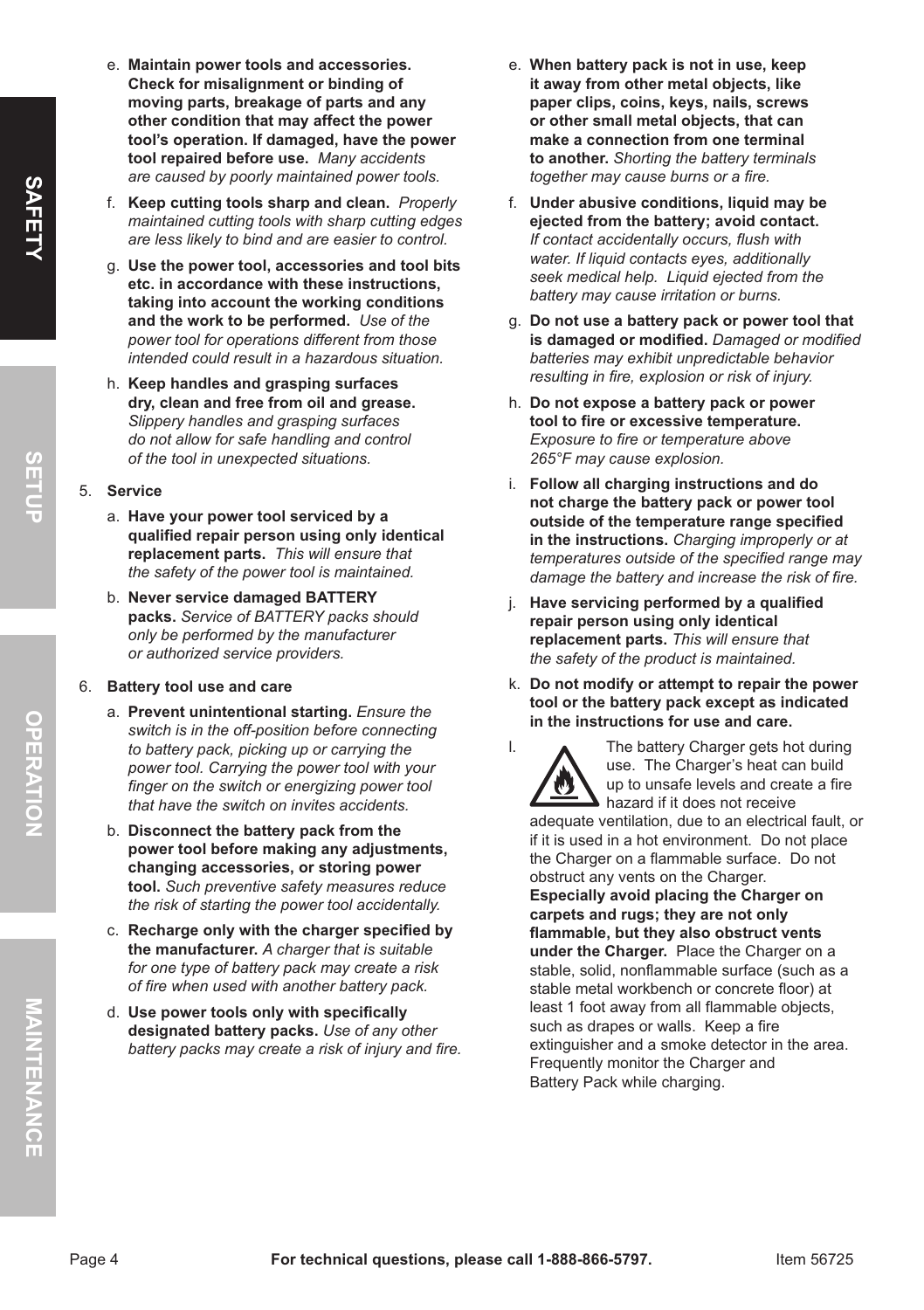**MAINT E**

**N ANC E**

7. **Lithium Battery Safety Warnings**



**LITHIUM BATTERIES STORE A LARGE AMOUNT OF ENERGY AND**  WILL VENT FIRE OR **EXPLODE IF MISTREATED:**

- a. **Keep Battery Pack dry.**
- b. **DO NOT DO ANY OF THE FOLLOWING TO THE BATTERY PACK:**
	- **• Open,**
	- **• Drop,**
	- **• Short-circuit,**
	- **• Puncture,**
	- **• Incinerate, or**
	- **• Expose to temperatures greater than 265°F.**
- c. Charge Battery Pack only according to its Charger's instructions.
- d. Inspect Battery Pack before every use; do not use or charge if damaged.
- 8. **Safety instructions for all operations**
	- a. **Wear ear protectors when Impact drilling.**  *Exposure to noise can cause hearing loss.*
	- b. **Use the auxiliary handle(s).** *Loss of control can cause personal injury.*
	- c. **Brace the tool properly before use.** *This tool produces a high output torque and without properly bracing the tool during operation, loss of control may occur resulting in personal injury.*
	- d. **Hold the power tool by insulated gripping surfaces, when performing an operation where the cutting accessory or fasteners may contact hidden wiring or its own cord.** *Cutting accessory contacting a "live" wire may make exposed metal parts of the power tool "live" and could give the operator an electric shock.*
	- e. Let bit cool before touching, changing or adjusting it. Bits heat up dramatically while in use, and can burn you.
	- f. If the drill bit jams, release the Trigger immediately; drill torque can cause injury or break bit.
- 9. **Safety Instructions when using long drill bits**
	- a. **Never operate at higher speed than the maximum speed rating of the drill bit.**  *At higher speeds, the bit is likely to bend if allowed to rotate freely without contacting the workpiece, resulting in personal injury.*
- b. **Always start drilling at low speed and with the bit tip in contact with the workpiece.**  *At higher speeds, the bit is likely to bend if allowed to rotate freely without contacting the workpiece, resulting in personal injury.*
- c. **Apply pressure only in direct line with the bit and do not apply excessive pressure.**  *Bits can bend causing breakage or loss of control, resulting in personal injury.*

#### 10. **Silicosis Safety Measures**

Masonry drilling on materials such as concrete (which contains crystalline silica) can cause silicosis (a serious lung disease), cancer and death. To reduce crystalline silica exposures in the workplace and prevent silicosis and silicosis-related deaths:

- a. Conduct air monitoring to measure worker exposures.
- b. Use containment methods to control the hazard and protect adjacent workers from exposure.
- c. Practice good personal hygiene to avoid unnecessary exposure to silica dust.
- d. Wear washable or disposable protective clothes at the work site. Shower and change into clean clothes before leaving the work site to prevent contamination of cars, homes and other work areas. Avoid skin exposure.
- e. Always wear a NIOSH approved respirator and safety goggles. Ventilate the work area properly.
- f. Provide periodic medical examinations for all workers who may be exposed to crystalline silica.
- g. Post signs to warn workers about the hazard and to inform them about required protective equipment.
- h. Provide workers with training that includes information about health effects, work practices and protective equipment for crystalline silica.
- i. Report all cases of silicosis to State health departments and to OSHA or the Mine Safety and Health Administration (MSHA).

#### 11. **Vibration Safety**

This tool vibrates during use. Repeated or long-term exposure to vibration may cause temporary or permanent physical injury, particularly to the hands, arms and shoulders. To reduce the risk of vibration-related injury:

a. Anyone using vibrating tools regularly or for an extended period should first be examined by a doctor and then have regular medical check-ups to ensure medical problems are not being caused or worsened from use. Pregnant women or people who have impaired blood circulation to the hand, past hand injuries, nervous system disorders, diabetes, or Raynaud's Disease should not use this tool.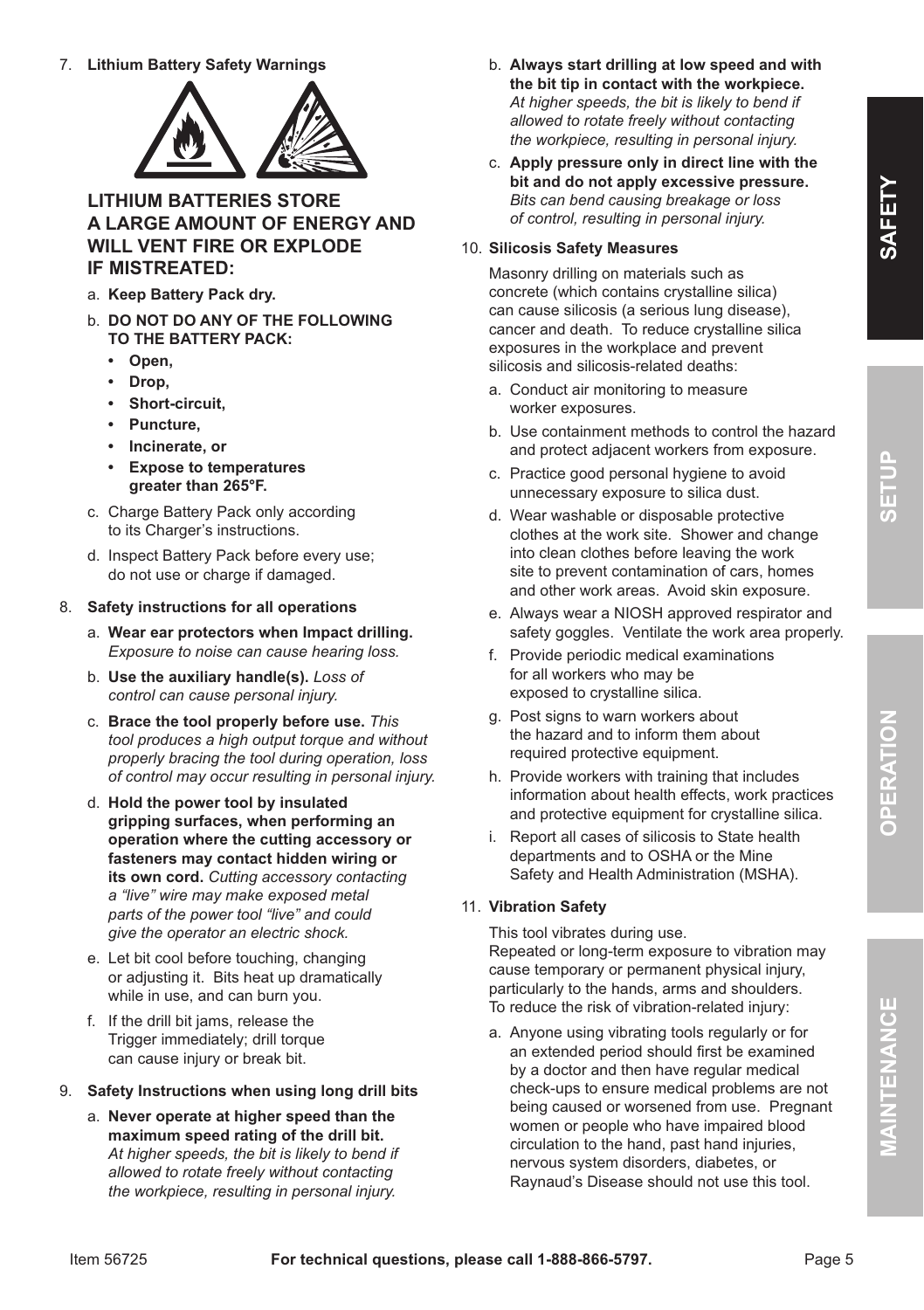**SAFET SAFETY**

> **S E T U P**

If you feel any symptoms related to vibration (such as tingling, numbness, and white or blue fingers), seek medical advice as soon as possible.

- b. Do not smoke during use. Nicotine reduces the blood supply to the hands and fingers, increasing the risk of vibration-related injury.
- c. Wear suitable gloves to reduce the vibration effects on the user.

## **Grounding**

## AWARNING

d. Use tools with the lowest vibration when there is a choice.

- e. Include vibration-free periods each day of work.
- f. Grip tool as lightly as possible (while still keeping safe control of it). Let the tool do the work.
- g. To reduce vibration, maintain the tool as explained in this manual. If any abnormal vibration occurs, stop use immediately.

#### **TO PREVENT ELECTRIC SHOCK AND DEATH FROM INCORRECT GROUNDING: Check with a qualified electrician if you are in doubt as to whether the outlet is properly**

**grounded. Do not modify the power cord plug provided with the charger. Do not use the charger if the power cord or plug is damaged. If damaged, have it repaired by a service facility before use. If the plug will not fit the outlet, have a proper outlet installed by a qualified electrician.**

## **Extension Cords**

**Note:** Extension cords must not be used with this item's Charger.

## **Symbology**

|                 | Volts                                                                                                                                                |  |  | <b>WARNING</b> marking<br>concerning Risk of Fire.<br>Do not cover Charger                                         |
|-----------------|------------------------------------------------------------------------------------------------------------------------------------------------------|--|--|--------------------------------------------------------------------------------------------------------------------|
|                 | <b>Direct Current</b>                                                                                                                                |  |  | ventilation ducts.<br>Charge on fireproof surface only.                                                            |
|                 | Amperes                                                                                                                                              |  |  | WARNING marking concerning<br>Risk of Electric Shock.<br>Properly connect Charger's power                          |
| $n_0$ xxxx/min. | No Load Revolutions<br>per Minute (RPM)<br>WARNING marking concerning Risk<br>of Eye Injury. Wear ANSI-approved<br>safety goggles with side shields. |  |  | cord to appropriate outlet.                                                                                        |
|                 |                                                                                                                                                      |  |  | WARNING marking concerning                                                                                         |
|                 |                                                                                                                                                      |  |  | Risk of Explosion.<br>Do not puncture, short, or open<br>battery packs and do not charge<br>damaged battery packs. |
|                 | Read the manual before<br>set-up and/or use.                                                                                                         |  |  | WARNING marking concerning<br>Risk of Hearing Loss.<br>Wear hearing protection.                                    |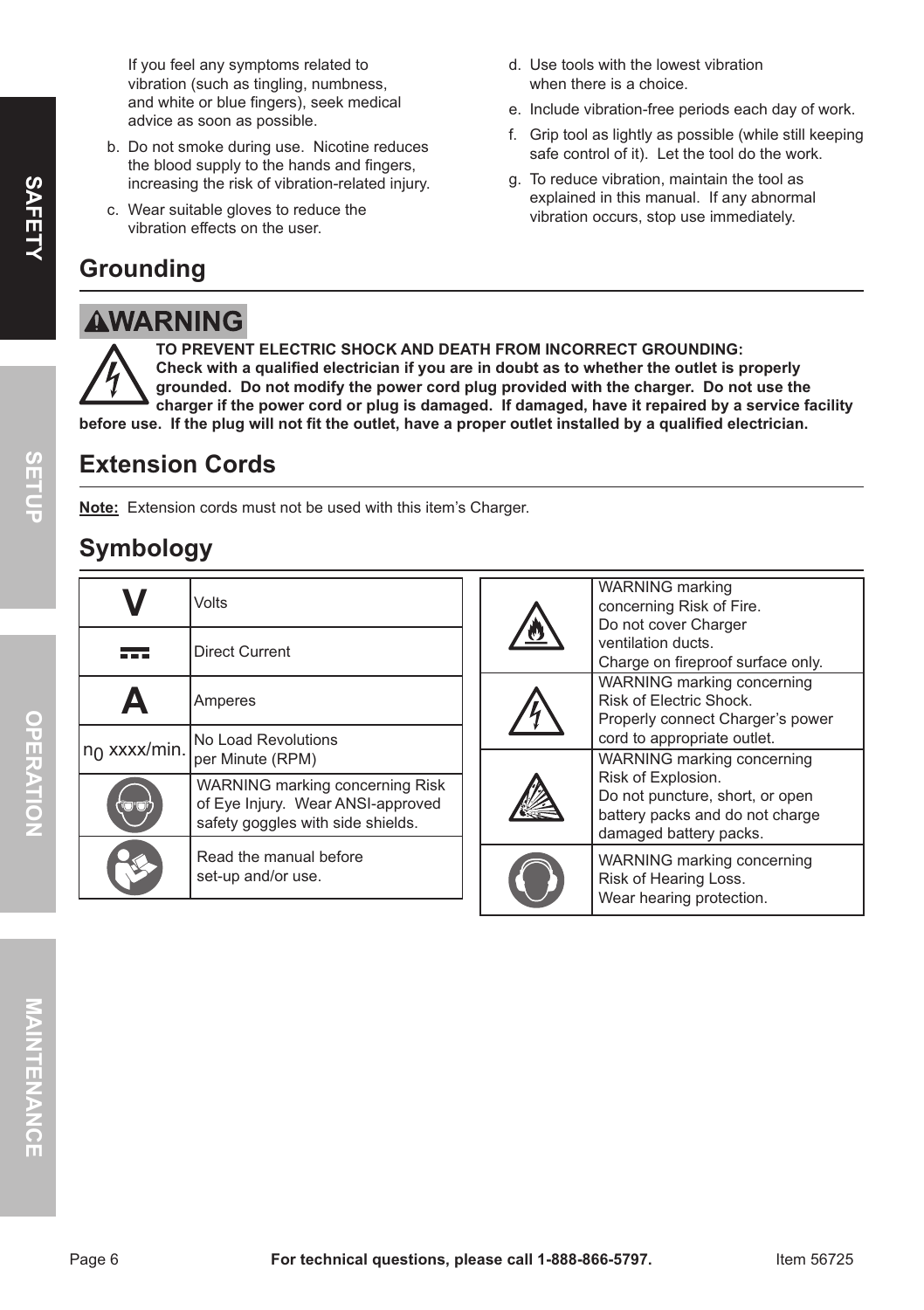| <b>Battery Rating</b>  | Bauer 20V Li-Ion 57007<br>(sold separately) |
|------------------------|---------------------------------------------|
| <b>Battery Charger</b> | Bauer 20V Li-Ion 57006<br>(sold separately) |
| No Load Speed          | n <sub>0</sub> : 0-450 / 0-1700/min         |
| Chuck Size             | 1/2"                                        |

### **Setup - Before Use:**



**Read the ENTIRE IMPORTANT SAFETY INFORMATION section at the beginning of this manual including all text under subheadings therein before set up or use of this product.**

**Note:** For additional information regarding the parts listed in the following pages, refer to *Parts List and Diagram* on page 7.

### **Functions**

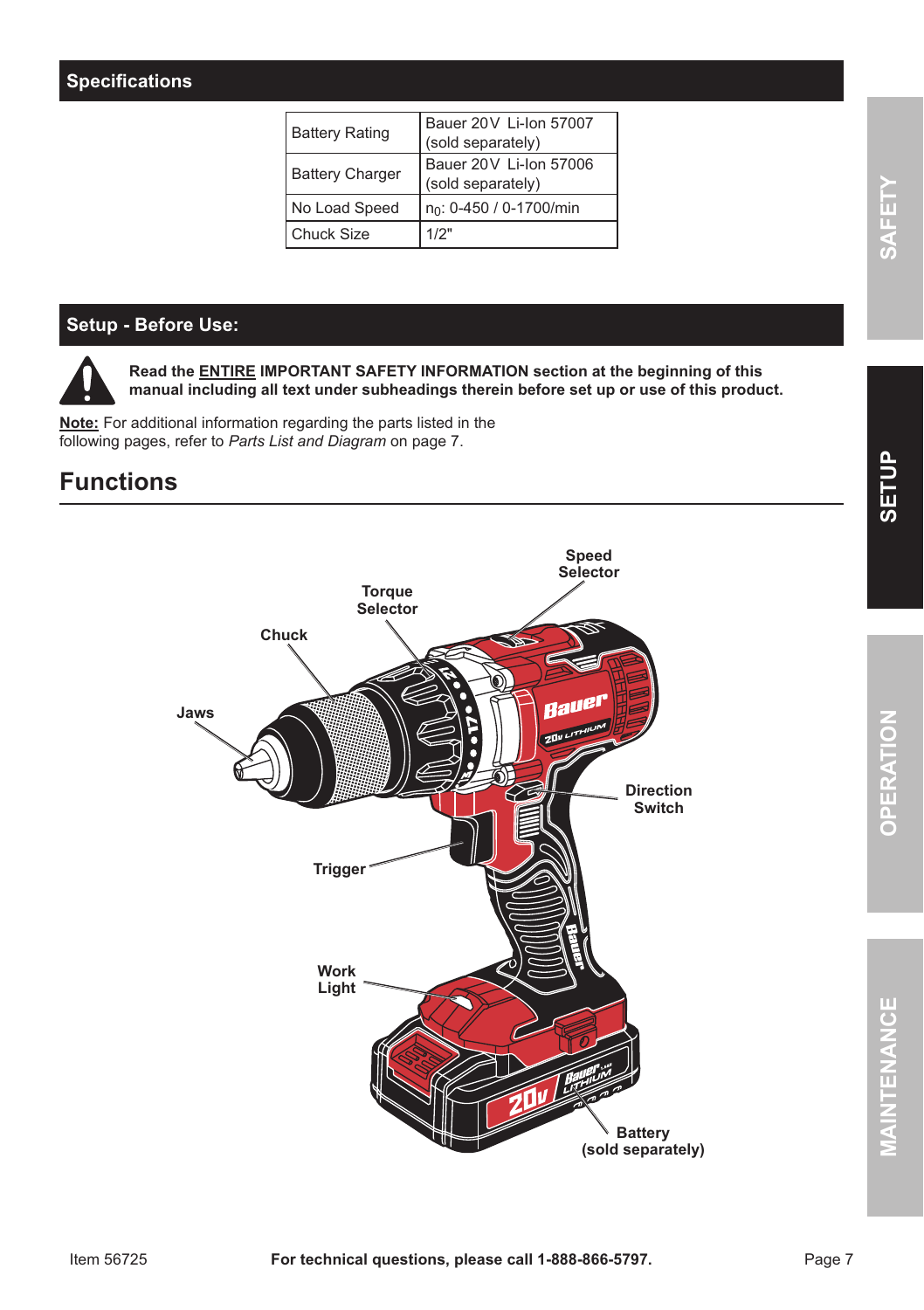#### **Operating Instructions**



**Read the ENTIRE IMPORTANT SAFETY INFORMATION section at the beginning of this manual including all text under subheadings therein before set up or use of this product.**

# **Tool Set Up**

# **AWARNING**

**TO PREVENT SERIOUS INJURY FROM ACCIDENTAL OPERATION: Make sure that the Trigger is in the off-position and remove its Battery Pack before performing any procedure in this section.**

### **Battery Charging**

Charge battery after unpacking and before using this tool. Follow instructions included with battery charger (sold separately).

#### **Bit Installation**

**CAUTION!** Wear heavy-duty work gloves to provide protection when inserting and removing drill bits. Drill bits become very hot during use. Do not remove drill bits until the bit has cooled.

#### **NOTICE: Use sharp bits. Dull, bent, or damaged bits will cause stress on the drill and/or break.**

- 1. While holding the ring behind the collar of the Chuck with one hand, rotate the collar of the Chuck counterclockwise until the jaws of the drill are opened enough for bit to fit.
- 2. Use a bit designed for the workpiece type. Place the desired drill, screwdriver, bolt or nut bit into the drill between the Chuck Jaws.

**Note:** In addition to single or double-ended bits, adapters with Hex shafts with matching socket heads can also be used.

3. Hand tighten the Chuck until the bit is held securely in place, centered between the Chuck Jaws.

#### **Attaching Belt Clip**

Attach Belt Clip to Handle using supplied Screw. Clip may be attached to either side.



### **Speed Selection**

Adjust Speed Selector to desired setting: • Low Speed: Select 1

#### **Setting Torque**

Set torque by rotating Torque Selector.

**Use the numbered torque settings from** 

- **1 to 17 for driving screws, bolts and nuts.**
	- The torque setting required depends on the object being driven. In the case of screws, consider the size, length, and type of material.
- 
- High Speed: Select 2
- If a pilot hole has been drilled into the material, a lower torque setting will be required.
- Adjust the torque setting low enough to allow a safety margin. Use a very low torque setting when first driving small screws into soft materials. Then adiust the setting as the proper force required is determined.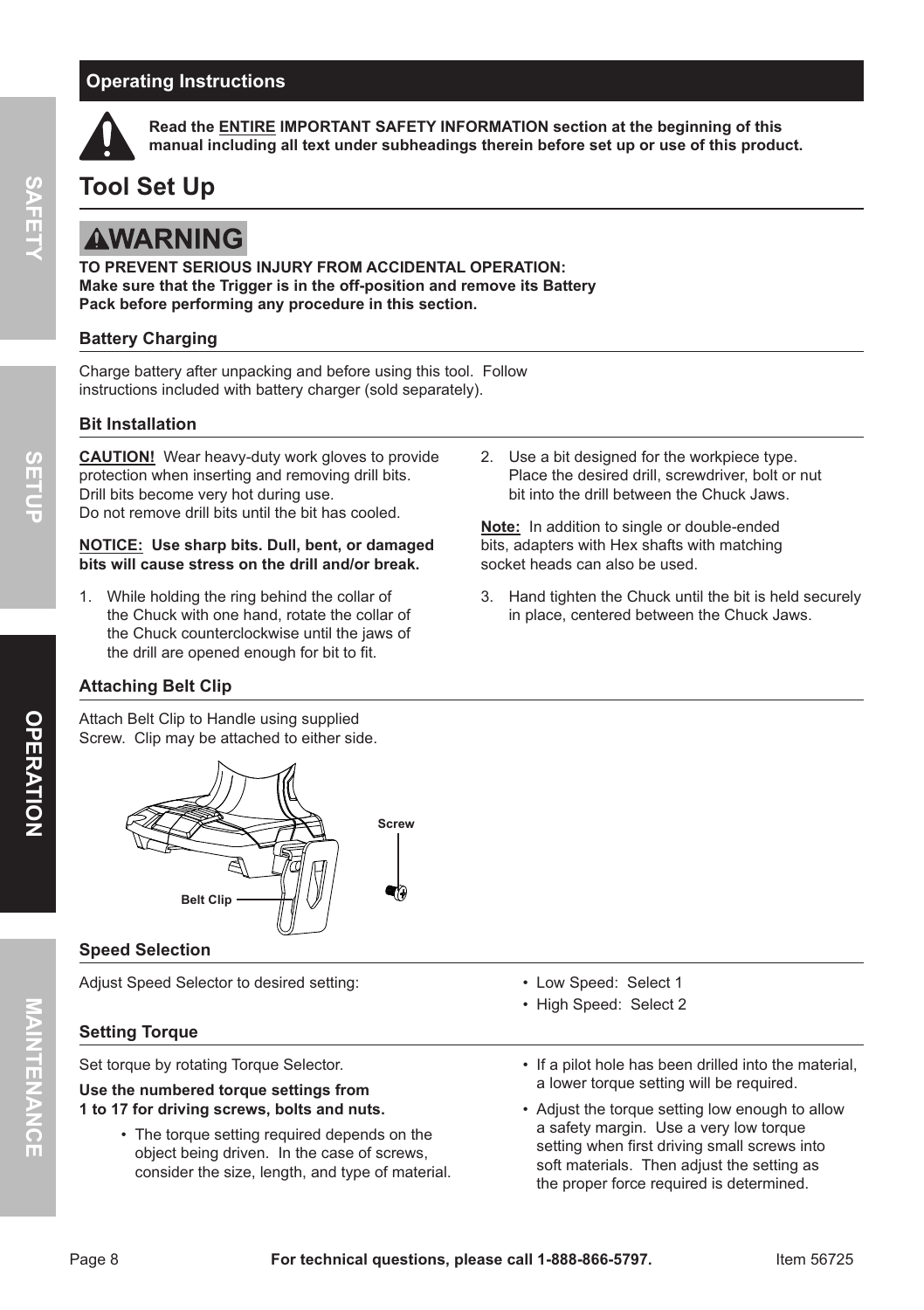# **Workpiece and Work Area Set Up**

1. Designate a work area that is clean and well lit. The work area must not allow access by children or pets to prevent distraction and injury.

# **General Instructions for Use**

- 1. Lock Trigger, then insert a fully charged Battery Pack, making sure that it clicks into place securely.
- 2. Set Direction Switch:

**Forward:** Push Switch in on right side (arrow pointing forward) for clockwise rotation.

**Reverse:** Push Switch in on left side (arrow pointing backward) for counter-clockwise rotation.

**Trigger Lock:** Push Switch to the center to lock the Trigger.

**CAUTION! Set Direction Switch to center Trigger Lock position during set up, when changing bits or when tool is idle.**



- 2. Secure loose workpieces using a vise or clamps (not included) to prevent movement while working.
- 3. There must not be objects, such as utility lines, nearby that will present a hazard while working.
- 3. Install bit, select Torque (when driving), Speed and Direction.

**NOTICE: Do not change direction of rotation while Chuck is rotating.** Wait until Chuck has come to a complete stop before changing direction.

- 4. Press Trigger. The Work Light will turn on when Trigger is pressed and turn off a few seconds after Trigger is released.
- 5. When inserting or removing a screw or bolt, use slight pressure at first to keep the bit in the head of the screw or bolt and cause the screw or bolt to thread into or unthread from the material.
- 6. When drilling a hole, let the tool do the work, using only enough pressure to follow the drill as it cuts the hole in the material.
- 7. When drilling a hard, smooth surface, use a center punch (not included) to mark the desired hole.
- 8. When finished using the Drill, release Trigger and center Direction Switch to lock Trigger.
- 9. To prevent accidents, remove tool's Battery Pack after use. Clean, then store the tool indoors out of children's reach.

- **Drilling in Wood**
- 1. Use high speed drill bits for wood drilling.
- 2. Start wood drilling at very low speed to keep the bit from slipping. Increase speed as drill bit bites into wood.

#### **Drilling in Metal**

- 1. Use high speed drill bits for metal drilling.
- 2. Start metal drilling at very low speed to keep the bit from slipping. Maintain the speed and pressure, allowing for cutting without overheating the bit.
- 3. When drilling through holes, place a block or wood behind the workpiece to prevent ragged edges on the back side of the hole.
- 3. When drilling large holes in metal surfaces, use a small drill bit at first. Then finish with a larger drill bit. Be sure to lubricate the bit with oil to improve the drilling action and help increase bit life.

**MAINT E**

**N**

**OPERATI**

**O N**

**SETUP**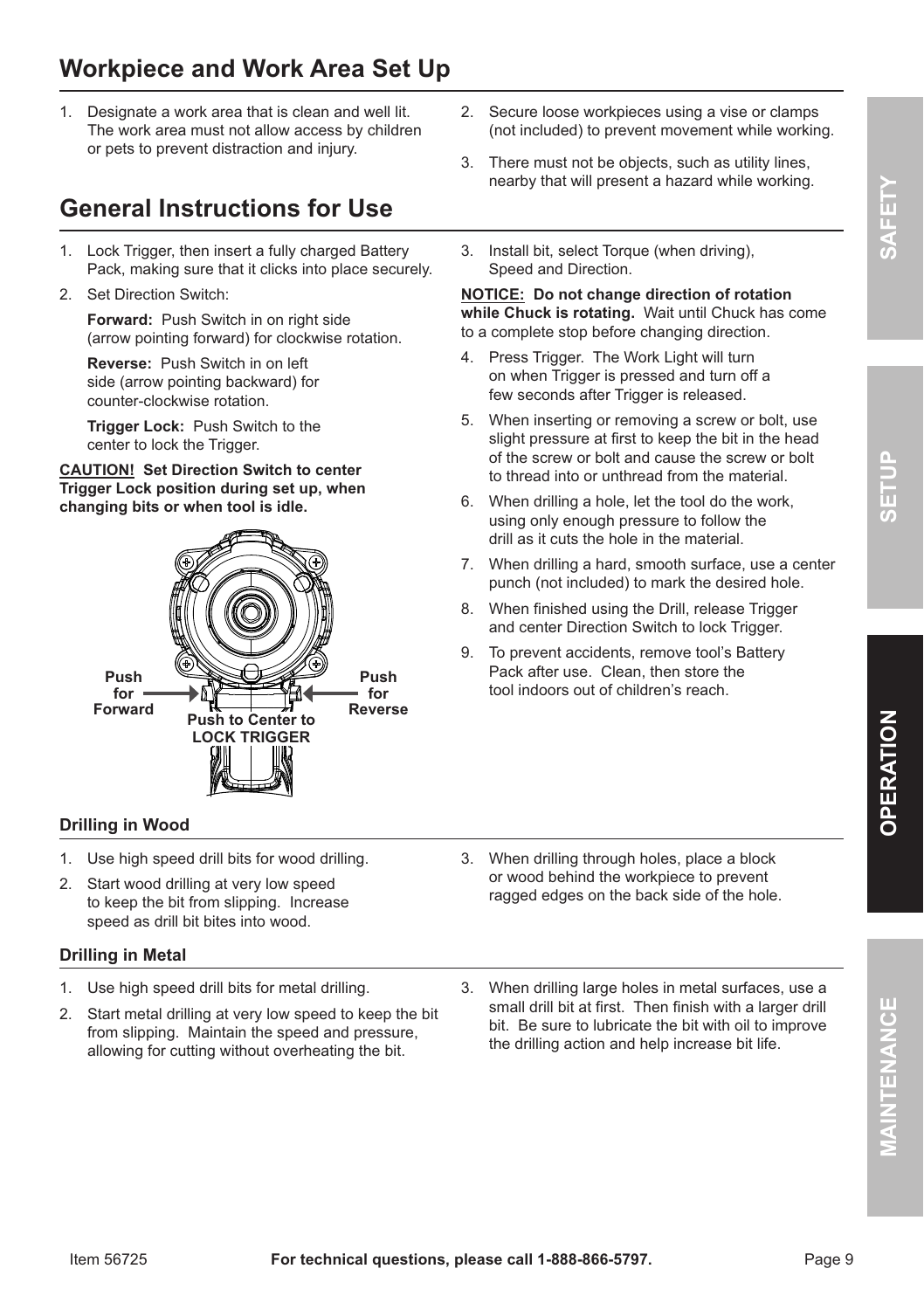#### **Maintenance and Servicing Instructions**



 **Procedures not specifically explained in this manual must be performed only by a qualified technician.**

# **AWARNING**

**TO PREVENT SERIOUS INJURY FROM ACCIDENTAL OPERATION: Make sure that the Trigger is in the off-position and remove its Battery Pack before performing any procedure in this section.**

**TO PREVENT SERIOUS INJURY FROM TOOL FAILURE: Do not use damaged equipment. If abnormal noise or vibration occurs, have the problem corrected before further use.**

### **Cleaning, Maintenance, and Lubrication**

- 1. **BEFORE EACH USE,** inspect the general condition of the Tool. Check for:
	- leaking, swollen, or cracked Battery Pack
	- loose hardware
	- misalignment or binding of moving parts
	- cracked or broken parts
	- any other condition that may affect its safe operation.
- 2. **AFTER USE,** wipe external surfaces of the Tool with clean cloth.
- 3. Li-Ion BATTERY MUST BE RECYCLED OR DISPOSED OF PROPERLY. Do not short, incinerate or open battery.
- 4. Disconnect Battery Pack and store Battery Pack, Charger, and Tool in dry, indoor area out of reach of children and away from metal objects (i.e., paperclips, coins) to prevent shorting.

**OPERATI**

**O N**

**M**

**AINT E N ANC E**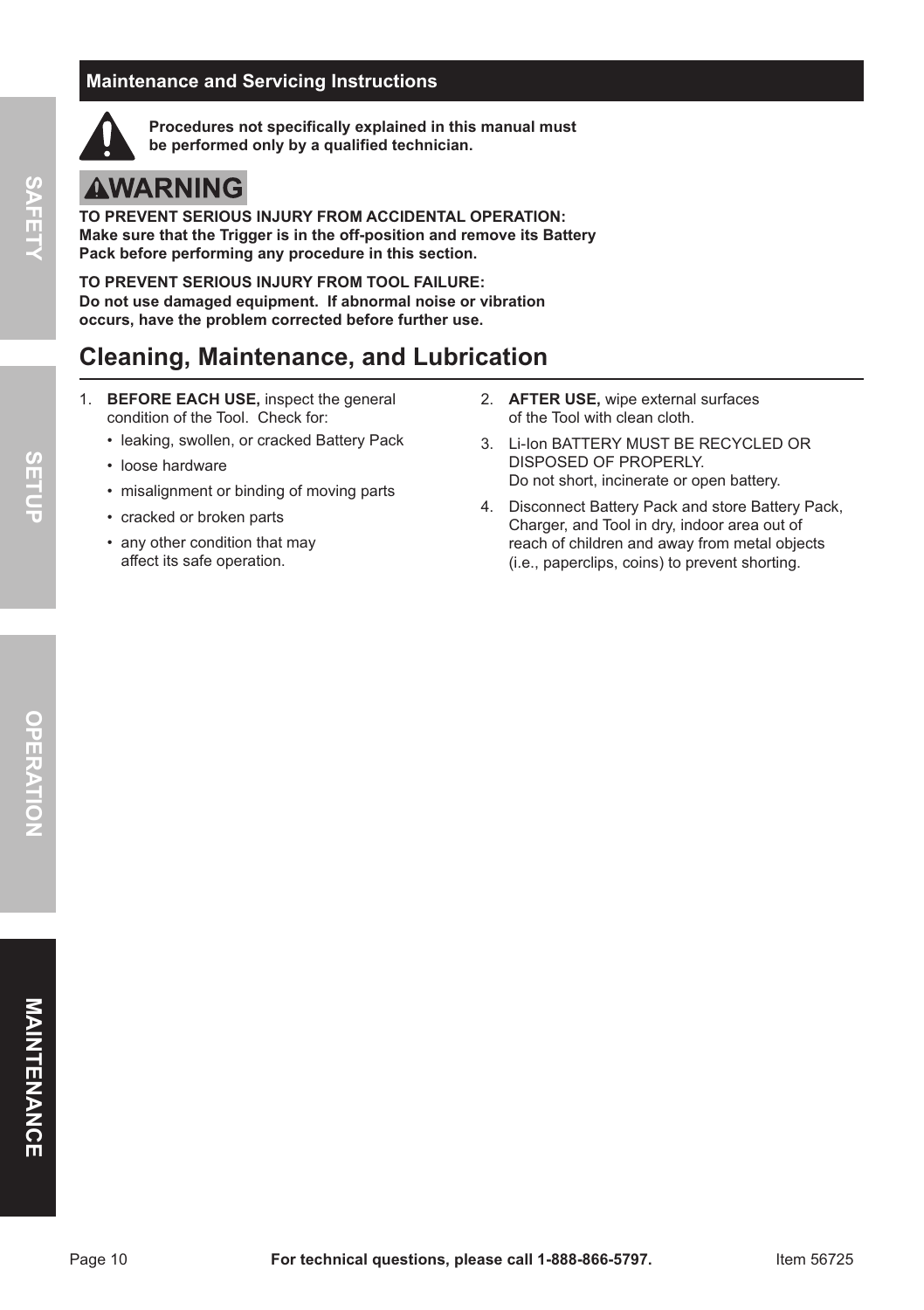## **Troubleshooting**

| <b>Problem</b>                      | <b>Possible Causes</b>                                                                                      | <b>Likely Solutions</b>                                                                                                                                                                                      |  |
|-------------------------------------|-------------------------------------------------------------------------------------------------------------|--------------------------------------------------------------------------------------------------------------------------------------------------------------------------------------------------------------|--|
| Tool will not start.                | Battery Pack not properly<br>1.<br>connected.                                                               | 1. Remove Battery Pack, make sure there are no<br>obstructions, reinsert the Battery Pack according<br>to its shape (it should only fit one way), and<br>press firmly until the Battery Pack locks in place. |  |
|                                     | Battery Pack not properly<br>2.<br>charged.                                                                 | Make sure Charger is connected and<br>2.<br>operating properly. Give enough time for<br>Battery Pack to recharge properly.                                                                                   |  |
|                                     | 3. Battery Pack burnt-out.                                                                                  | 3. Dispose of old Battery Pack<br>properly or recycle. Replace Battery Pack.                                                                                                                                 |  |
|                                     | 4. Internal damage or wear. (Carbon   4. Have technician service tool.<br>brushes or Trigger, for example.) |                                                                                                                                                                                                              |  |
| Tool operates slowly.               | Forcing tool to work too fast.<br>1.                                                                        | 1. Allow tool to work at its own rate.                                                                                                                                                                       |  |
|                                     | 2. Battery Pack wearing out.                                                                                | 2. Dispose of old Battery Pack<br>properly or recycle. Replace Battery Pack.                                                                                                                                 |  |
| Performance<br>decreases over time. | 1 Carbon brushes worn<br>or damaged.                                                                        | 1. Have qualified technician replace brushes.                                                                                                                                                                |  |
|                                     | 2. Bit dull or damaged.                                                                                     | 2. Keep bits sharp. Replace as needed.                                                                                                                                                                       |  |
| Excessive noise<br>or rattling.     | Internal damage or wear. (Carbon<br>brushes or bearings, for example.)                                      | Have technician service tool.                                                                                                                                                                                |  |
| Overheating.                        | 1. Forcing tool to work too fast.                                                                           | Allow tool to work at its own rate.<br>1                                                                                                                                                                     |  |
|                                     | 2. Bit dull or damaged.                                                                                     | 2. Keep bits sharp. Replace as needed.                                                                                                                                                                       |  |
|                                     | 3. Blocked motor housing vents.                                                                             | 3. Wear ANSI-approved safety goggles and<br>NIOSH-approved dust mask/respirator while<br>blowing dust out of motor using compressed air.                                                                     |  |



**Follow all safety precautions whenever diagnosing or servicing the tool. Disconnect Battery Pack and Charger power supply before service.**